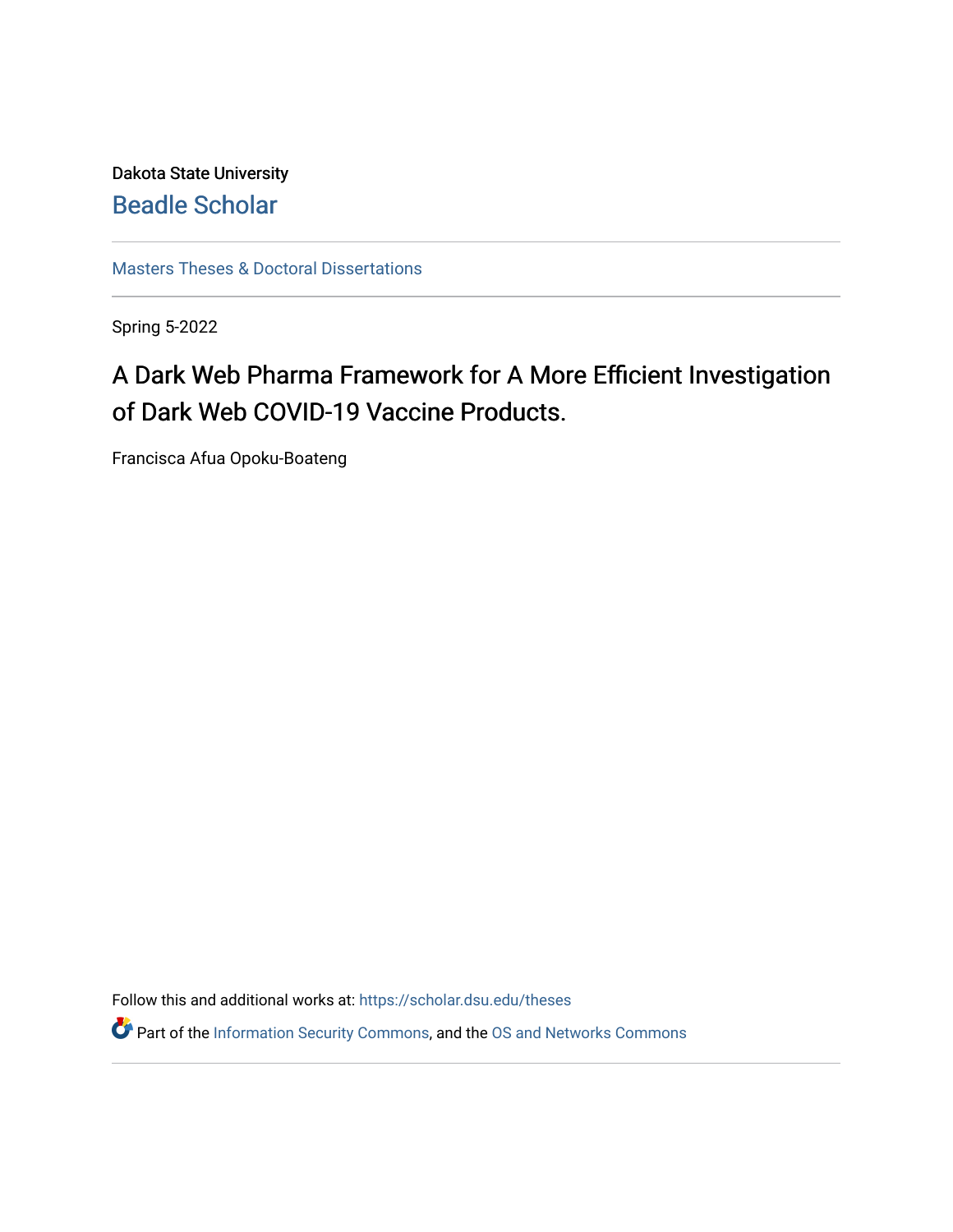# **A Dark Web Pharma Framework for A More Efficient Investigation of Dark Web COVID-19 Vaccine Products.**

A Dissertation

Submitted to the Graduate School Faculty of

Beacom College of Computer and Cyber Sciences

of Dakota State University

In Partial Fulfillment of the Requirements for the Degree of

Doctor of Philosophy in Cyber Defense

by

Francisca Afua Opoku-Boateng

May 2022

**Dissertation Committee:** Dr. Cody Welu, DSU (**Chair**), Dr. Kyle Cronin, DSU, Dr. David Bishop, DSU,

Cynthia Hetherington, MLS, MSM, CFE, CII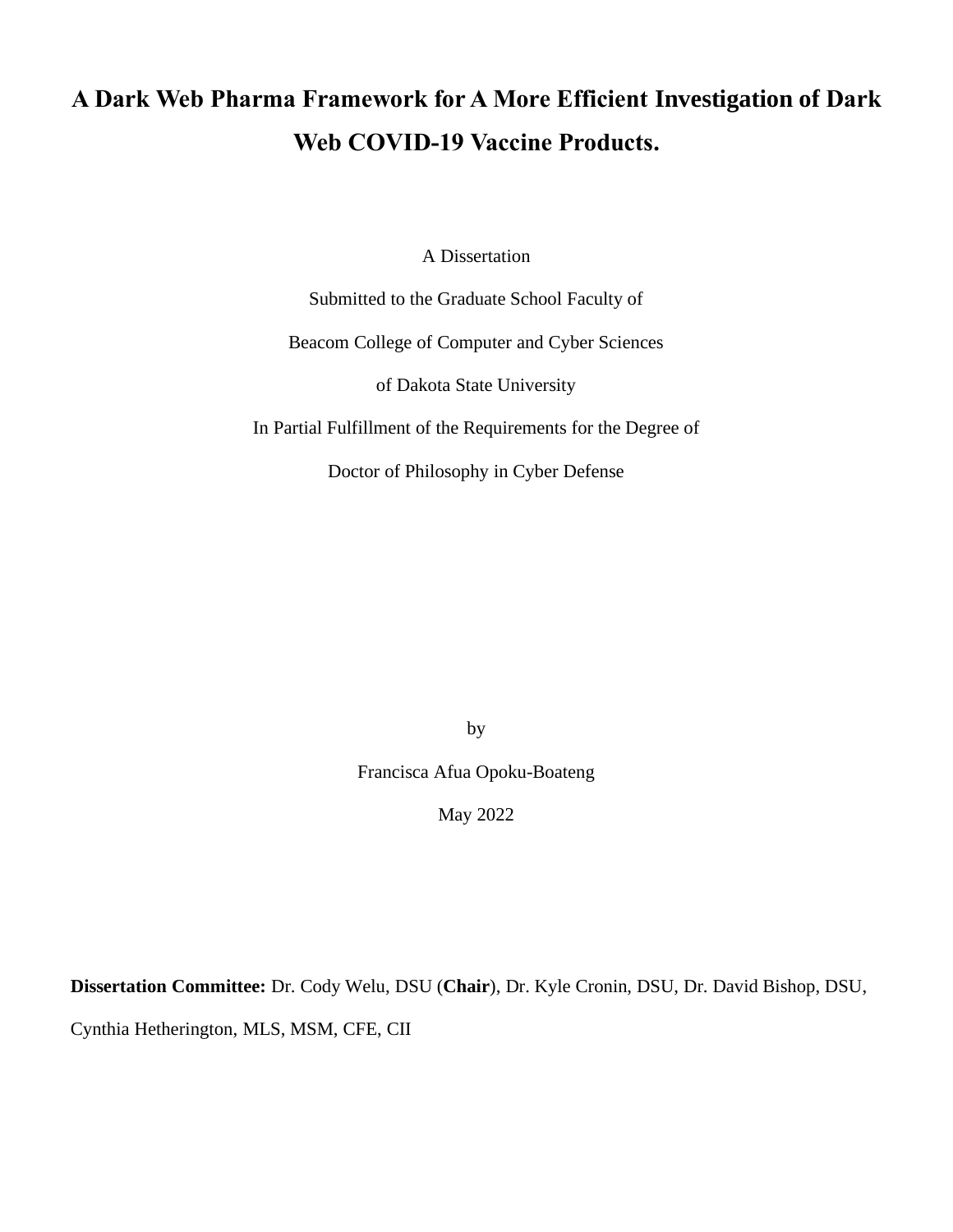### **DISSERTATION APPROVAL FORM**



#### **DISSERTATION APPROVAL FORM**

This dissertation is approved as a credible and independent investigation by a candidate for the Doctor of Philosophy degree and is acceptable for meeting the dissertation requirements for this degree. Acceptance of this dissertation does not imply that the conclusions reached by the candidate are necessarily the conclusions of the major department or university.

Student Name: Francisca Opoku-Boateng

Dissertation Title: A Dark Web Pharma Framework for A More Efficient Investigation of Dark Web<br>covid-19 vaccine Products

| Dissertation Chair/Co-Chair: [M/h]<br>Name: Cody Welu                       | Date: April 19, 2022                                     |
|-----------------------------------------------------------------------------|----------------------------------------------------------|
| Dissertation Chair/Co-Chair:<br>Name:                                       | Date: $\frac{1}{\sqrt{1-\frac{1}{2}} \cdot \frac{1}{2}}$ |
| Committee member: Eyle Crowin<br>Name: Kyle Cronin                          | Date: April 19, 2022                                     |
| Committee member: Vave Bishop<br>Name: Dave Bishop                          | Date: <u>April 19</u> , 2022                             |
| Committee member: <i>Lynthia Hitherington</i><br>Name: Cynthia Hetherington | Date: April 19, 2022                                     |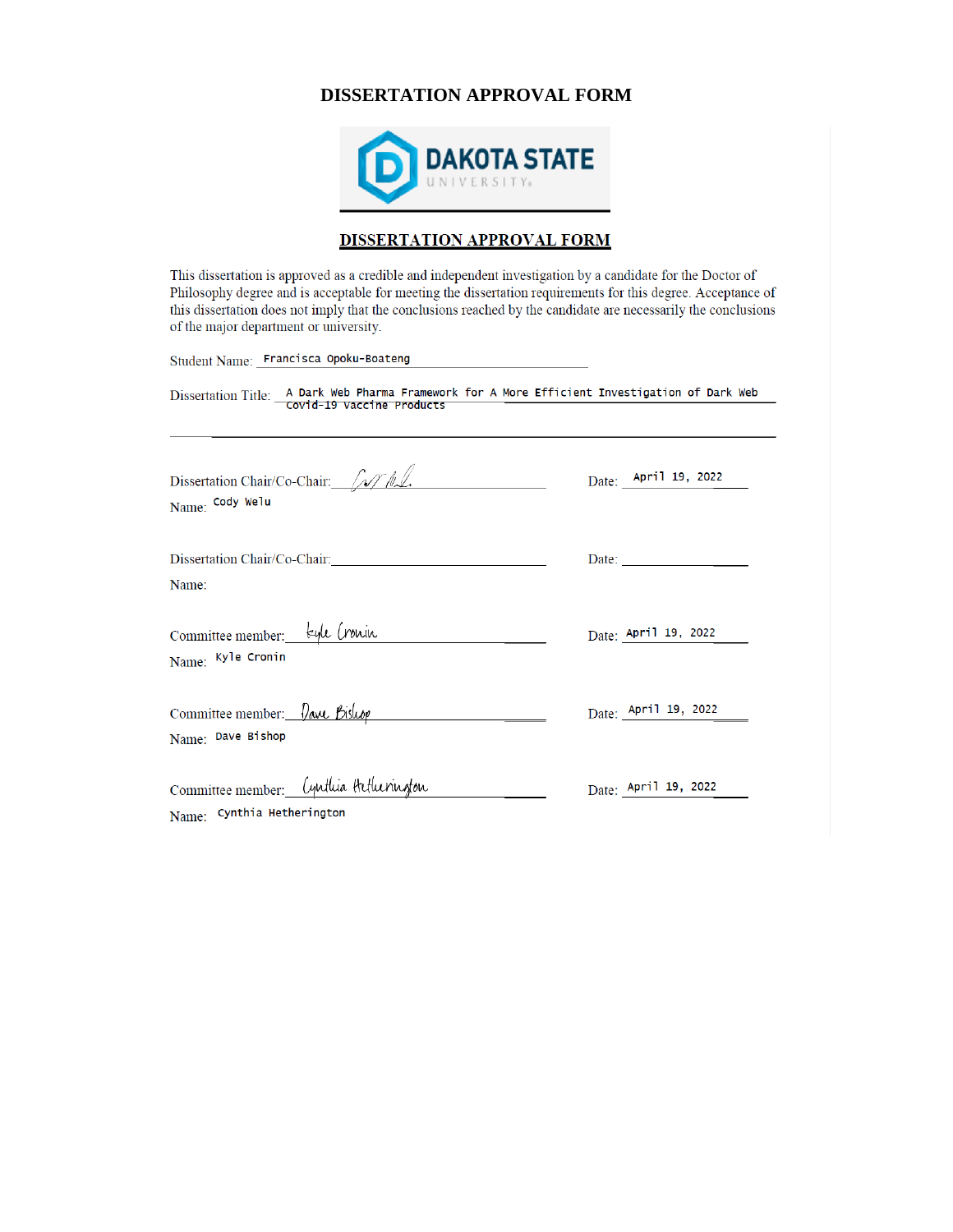## **ACKNOWLEDGMENT**

I am grateful to God for my dissertation experience and the lessons learned during this journey. I have received excellent support and assistance through this dissertation's writing.

Firstly, I would like to thank my chair, Dr. Cody Welu, for his dedication and time investment. You helped me choose the right direction and effortlessly navigate my doctoral research journey. To my committee members, Dr. David Bishop, Cynthia Hetherington, MLS, MSM, CFE, CII, and Dr. Kyle Croionin, the expertise you all brought on board was invaluable while working on completing my work. Your insightful, genuine, and constructive feedback pushed me to sharpen my thinking and finish the research work.

Secondly, I would like to acknowledge my support systems. One way or the other, you all provided me with wise counsel, a sympathetic ear, love, prayers, advice, and the encouragement I needed, especially on days I needed my mind outside of my research.

- ❖ Parents Dr. Ps. Daniel Opoku-Boateng and Dr. Mrs. Sarah Opoku-Boateng.
- ❖ Sisters Dr. Mrs. Florence Opoku-Boatema Ayarkwah and Dr. Mrs. Gloria Opoku-Boateng Osardu.
- ❖ Nephews & Nieces Wilson, Levi, Sam-Adonia, Elizabeth, and Sarah-Nissi.
- ❖ Mentors Brigadier General Terrence Adams, Dr. Siobahn Grady, Dr. Kofi Bonnie, Noureen Njoroge, Ethelyn Balisteri, and Dr. Mark Hawkes.
- ❖ Friends Posie Aagaard, Dr. Martinson Ofori, Dr. & Dr. Mrs. Agyeman, Akua Bema, Ohemaa, Dami, Alor, Ajay and KBJ.
- ❖ Mentee Meosha Wilkus

Lastly, I would like to single out my HUSBAND! Danny (Dr. Daniel Korankye-Boadu), my Ph.D. journey took a significant toll on our family; however, thank you for being incredibly patient and supportive. I am glad I didn't give up, and I pray my achievement motivates you to keep pushing through life. I dedicate this to my future kids and every young black girl aspiring to be great.